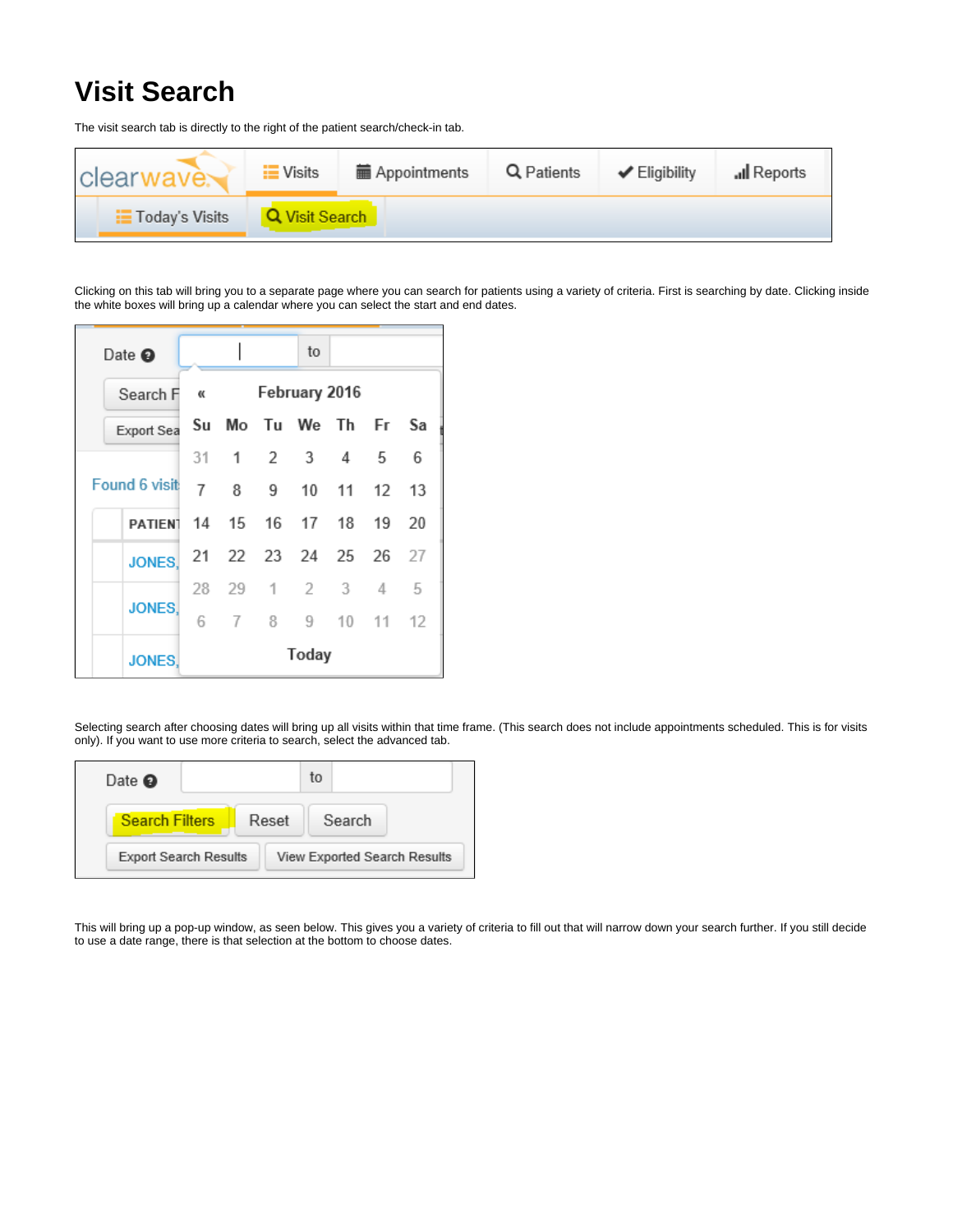| <b>Search Filters</b>                                                                                                                                                                                                                                                                        |                                                                                                                | × |
|----------------------------------------------------------------------------------------------------------------------------------------------------------------------------------------------------------------------------------------------------------------------------------------------|----------------------------------------------------------------------------------------------------------------|---|
| Filter<br>Registration Location<br><b>Patient Tracking Status</b><br>Reason For Visit<br>Provider<br>Service<br>Location<br>Flags<br>Demographics Changed at Kiosk<br>Insurance Changed at Kiosk<br>Insurance Card Uploaded at Kiosk<br>Self Pay with Active Coverage<br>Kiosk Check-In Flag | Eligibility: Data Conflict<br>Eligibility: Other Payer on File<br><b>New Patient</b><br>Checked In Appointment |   |
| <b>Eligibility Status</b><br>Active<br>Inactive<br>Rejected<br>Error<br>Pendina                                                                                                                                                                                                              | Self-Pay<br>Unlisted<br>Cancel<br>Search                                                                       |   |